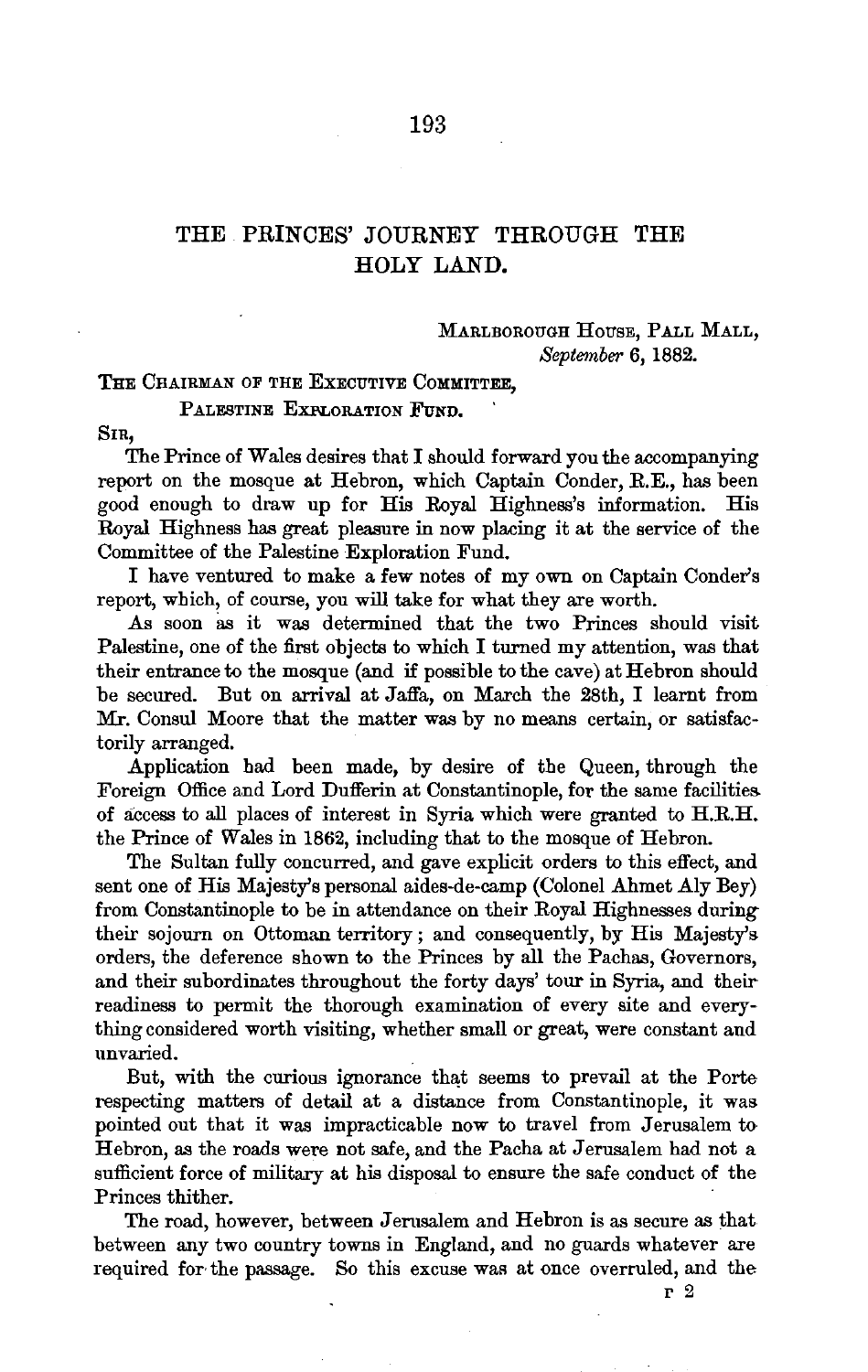Pacha was told we were going to Hebron as ordinary travellers, and that without any escort. Subsequently, after further telegraphic communications with the Foreign Office and with Constantinople, permission was telegraphed from the Porte for the Princes to visit the mosque at Hebron, and the cave, if the Pacha at Jerusalem considered he had sufficient military at his disposal to ensure their safety from fanatics or other disturbers of the public peace, there or on the road.

His Excellency Raouf Pacha accordingly started from Jerusalem on April 2nd, with such soldiers as he considered desirable, to make preparations at Hebron for the visit of the Princes, two days afterwards.

They left the camp at Jerusalem on the morning of Tuesday, the 4th of April, and as Colonel Sir C. Wilson happened to be staying in the city, I invited him and Captain Conder to accompany our party, in order that this examination of the mosque and cave might be made as thorough as possible. We arrived in Hebron the same afternoon. Here began the series of striking contrasts between the visit of the Prince of Wales in 1862, as described by Dean Stanley in the appendix to his " Sermons in the East" (pp. 141-169), and that of His Royal Highness's two sons in 1882.

Instead of the obstacles and difficulties which Suraya Pacha in 1862 threw in the way of the Prince of Wales, Raouf Pacha did all he could to facilitate everything for the two Princes in 1882.

Even before our tents were pitched he came at once to the camp, and explained how, during the day, he had been all over the mosque with the custodian, and that no entry to the cave could be discovered. His Excellency promised, however, that the next day's search should be as thorough as he or we could make it. Every hole and corner, every passage and door, should be opened and explored.

And in further contrast with what Sûraya Pacha stated to Dean Stanley (p. 160), " that he never thought of visiting the mosque of Hebron for any other purpose than that of snuffing the sacred air," Raouf Pacha, as a devout and strict Moslem, expressed his own earnest wish to penetrate the cave. It is imppssible to speak in too high terms of the liberality of sentiment, and of the straightforwardness and courtesy shown towards the Princes and party, which distinguished Raouf Pacha throughout the whole of this visit. He said that at one point only he hoped the Princes would stop short-the destruction or removal by main force of any of the stones of the building. Their Royal Highnesses assured him they hoped this last resort for obtaining entrance to the cave would not be necessary.

At half-past six on the following morning we left the camp with Raouf Pacha on foot. The inhabitants of the town showed every sign of pleasure at the visit of the Princes, and though a file of soldiers was drawn up at the entrance to the mosque, they really only served as a guard of honour, and were not at all necessary for the protection of Their Royal Highnesses. There was no "military occupation of the town." such as described by Dean Stanley on page 153.

The hereditary guardian of the mosque, and his attendants, met us at